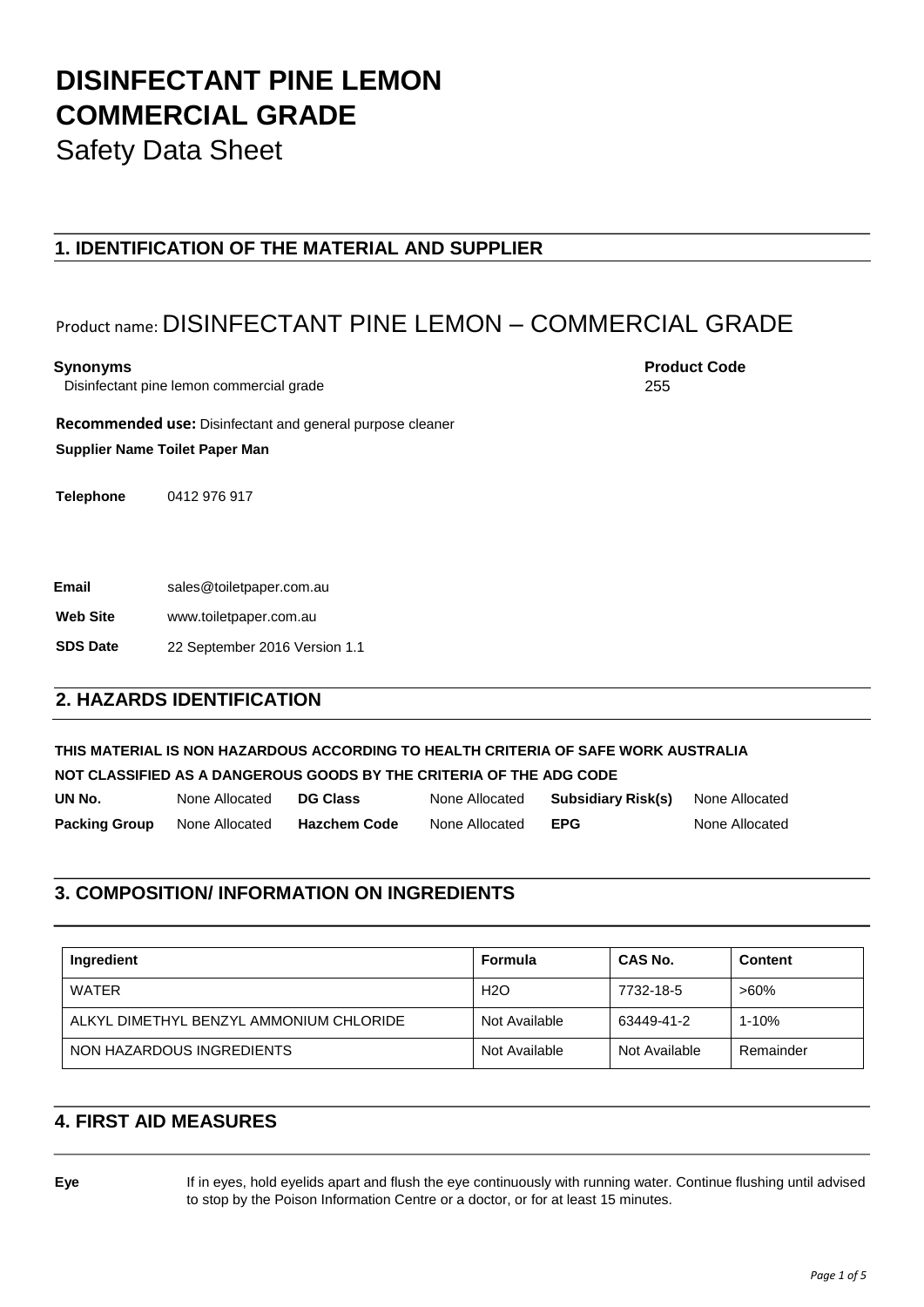# **DISINFECTANT PINE LEMON COMMERCIAL GRADE**  Safety Data Sheet

# **Skin** If skin or hair contact occurs, remove contaminated clothing and flush skin and hair with running water. Continue flushing with water until advised to stop by the Poisons Information Centre or a doctor. **Inhalation** If inhaled, remove from contaminated area. Apply artificial respiration if not breathing. **Ingestion** For advice, contact a Poison Information Centre on 13 11 26 (Australia Wide) or a doctor (at once). If swallowed, do not induce vomiting. **Advice to Doctor** Treat symptomatically

### **5. FIRE FIGHTING MEASURES**

| <b>Flammability</b>       | Non flammable. May evolve toxic gases if strongly heated.    |
|---------------------------|--------------------------------------------------------------|
| <b>Fire and Explosion</b> | Non flammable. No fire or explosion hazard exists.           |
| <b>Extinguishing</b>      | Non flammable. Prevent contamination of drains or waterways. |
| <b>Hazchem Code</b>       | None Allocated                                               |

#### **6. ACCIDENTAL RELEASE MEASURES**

**Spillage** If spilt (bulk), wear splash-proof goggles and PVC/rubber gloves. Absorb spill with sand or similar and place in sealed containers for disposal. Wash spill site down with water. For small amounts, dilute with water and flush to sewer. Caution: surfaces may be slippery.

### **7. STORAGE AND HANDLING**

**Storage** Store in cool, dry, well ventilated area, removed from acids, combustible materials and foodstuffs. Ensure containers are adequately labeled, protected from physical damage and sealed when not in use. Check regularly for leaks or spills.

**Handling** Before use carefully read the product label. Use of safe practices is recommended to avoid eye or skin contact and inhalation. Observe good personal hygiene, including washing hands before eating. Prohibit eating, drinking and smoking in contaminated areas.

#### **8. EXPOSURE CONTROLS/ PERSONAL PROTECTION**

**Exposure Stds** No exposure standard(s) allocated.

**Biological Limits** No biological limit allocated.

**Engineering Controls** Ensure adequate natural ventilation.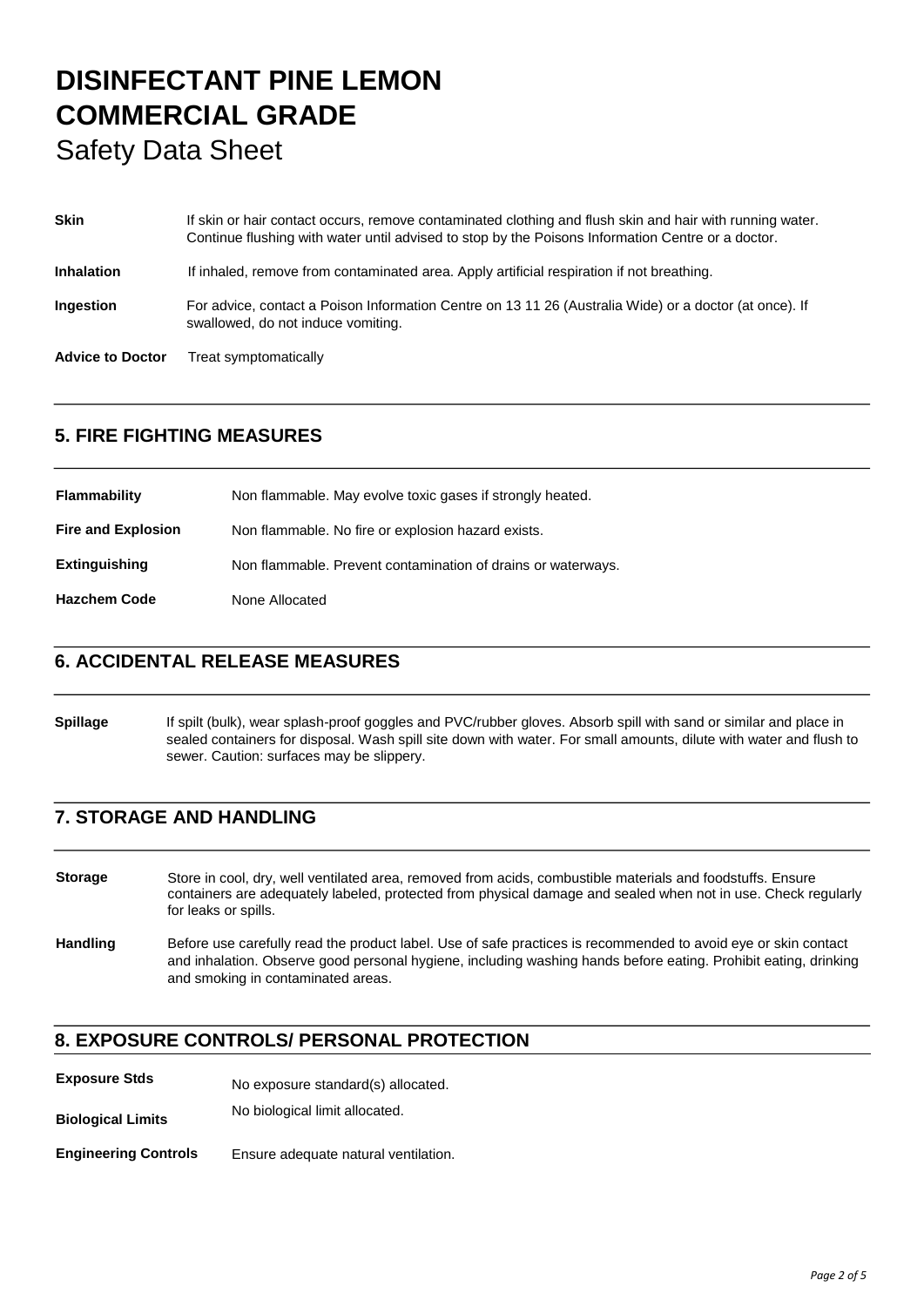Safety Data Sheet

**PPE** Wear splash-proof goggles and PVC or rubber gloves. When using contamination is large quantities or where heavy likely, wear: coveralls.

### **9. PHYSICAL AND CHEMICAL PROPERTIES**

|                       | <b>GREEN THIN LIQUID</b>   | <b>Solubility (Water)</b>    | <b>SOLUBLE</b>       |
|-----------------------|----------------------------|------------------------------|----------------------|
| Appearance            | SHARP PINE LEMON FRAGRANCE | <b>Specific Gravity</b>      | $0.98 - 1.02$        |
| Odour                 |                            |                              |                      |
| Ph                    | $8.5 - 9.5$                | <b>Volatiles</b>             | >60% (Water)         |
| Vapour                | 18mg Hg@ 20°C (Water)      | Flammability                 | <b>NON FLAMMABLE</b> |
| <b>Pressure</b>       | <b>NOT AVAILABLE</b>       | <b>Flash Point</b>           | <b>NOT RELEVANT</b>  |
| <b>Vapour Density</b> |                            |                              |                      |
| <b>Boiling</b>        | 100°C (Approximately)      | <b>Upper Explosion Limit</b> | <b>NOT RELEVANT</b>  |
| Point                 |                            |                              |                      |
| <b>Melting</b>        | <b>NOT AVAILABLE</b>       | <b>Lower Explosion Limit</b> | <b>NOT RELEVANT</b>  |
| Point                 |                            |                              |                      |
|                       |                            |                              |                      |

**Evaporation Rate** AS FOR WATER

### **10. STABILITY AND REACTIVITY**

| <b>Chemical Stability</b>                                                                                                                               | Stable under recommended conditions of storage.              |  |  |  |
|---------------------------------------------------------------------------------------------------------------------------------------------------------|--------------------------------------------------------------|--|--|--|
| <b>Conditions to Avoid</b>                                                                                                                              | Avoid heat, sparks, open flames and other ignition sources.  |  |  |  |
| Material to Avoid Compatible with most commonly used materials. Incompatible with acids (eq. Hydrochloric acid) and<br>combustible/flammable materials. |                                                              |  |  |  |
| <b>Decomposition</b>                                                                                                                                    | May evolve toxic gas if heated to decomposition.             |  |  |  |
|                                                                                                                                                         | Hazardous Reactions Polymerization is not expected to occur. |  |  |  |

### **11. TOXICOLOGICAL INFORMATION**

| <b>Health Hazard</b> | Low irritant - low toxicity. No adverse health effects are anticipated with normal use of this product.                                                                                                                                                                                                        |
|----------------------|----------------------------------------------------------------------------------------------------------------------------------------------------------------------------------------------------------------------------------------------------------------------------------------------------------------|
| Eye                  | Irritant. Contact may result in irritation, lacrimation, pain and redness.                                                                                                                                                                                                                                     |
| <b>Inhalation</b>    | Low irritant. Over exposure to vapours/mists may result in respiratory irritation, nausea and headache.<br>Occupational exposure to quaternary ammonium compounds has been reported to cause asthma, although<br>rare. Due to the low vapour pressure an inhalation hazard is not anticipated, unless sprayed. |
| <b>Skin</b>          | Low irritant. Prolonged or repeated contact may result in mild irritation.                                                                                                                                                                                                                                     |
| Ingestion            | Low toxicity. Ingestion of large quantities may result in nausea, vomiting and gastrointestinal irritation.                                                                                                                                                                                                    |
| <b>Toxicity Data</b> | ALKYL DIMETHYL BENZYL AMMONIUM CHLORIDE (68424-85-1)<br>LD50 (Ingestion):426mg /kg (rat)<br>LD50 (Intraperitoneal):100mg/kg (rat)                                                                                                                                                                              |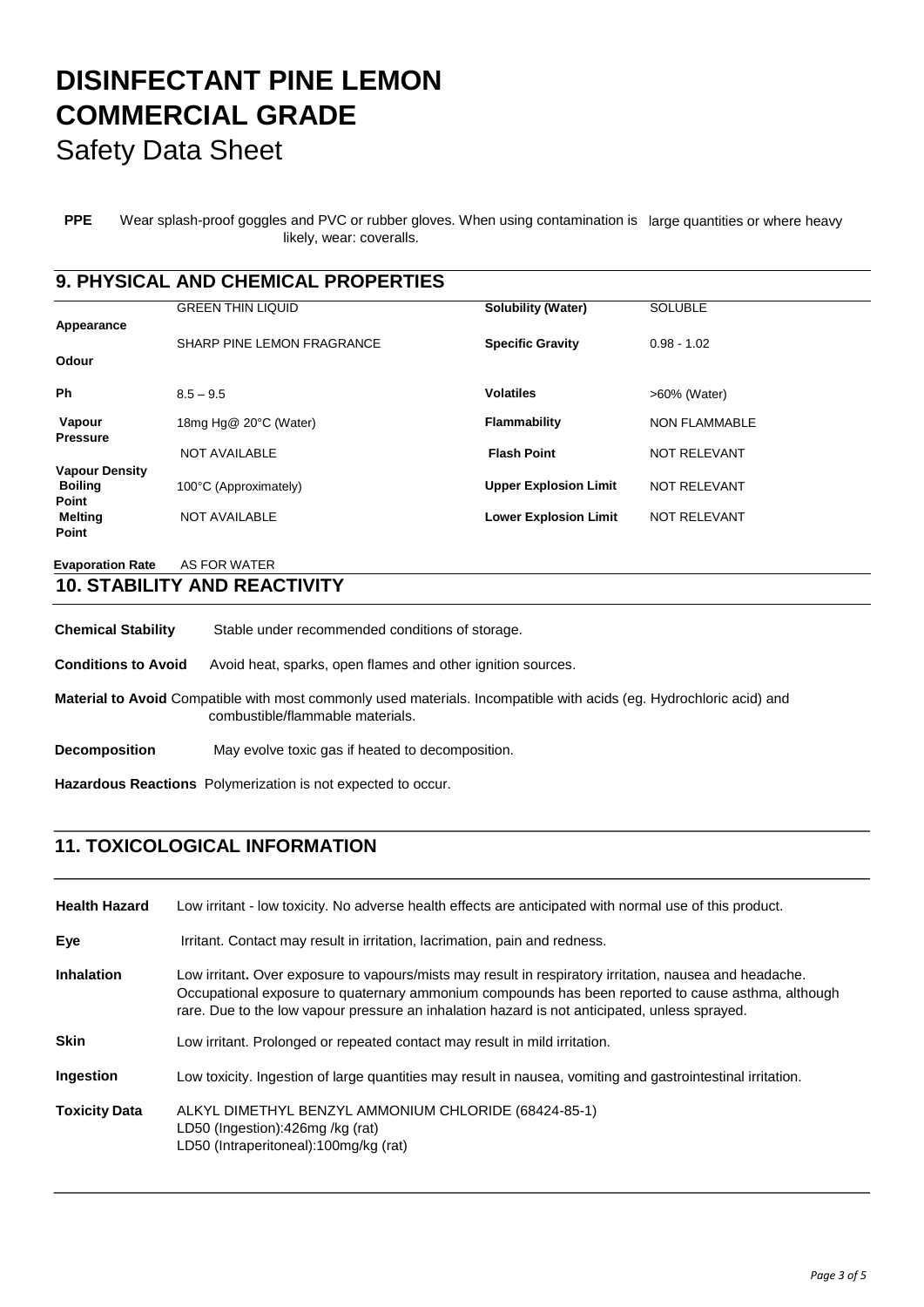Safety Data Sheet

### **12. ECOLOGICAL INFORMATION**

**Environment** Benzalkonium chloride derivatives/quaternary ammonium compounds are commonly used as disinfectants, indicating toxicity to microorganisms. Benzalkonium chloride is toxic to trout above 2ppm.

#### **13. DISPOSAL CONSIDERATIONS**

**Waste Disposal** For small amounts, absorb with sand, vermiculite or similar and dispose of to an approved landfill site. For larger amounts contact the manufacturer for additional information. Prevent contamination of drains or waterways as aquatic life may be threatened and environmental damage may result.

Legislation **Dispose of in accordance with relevant local legislation.** 

#### **14. TRANSPORT INFORMATION**

#### **NOT CLASSIFIED AS A DANGEROUS GOODS BY THE CRITERIA OF THE ADG CODE**

| <b>Shipping Name</b> | None Allocated |                     |                |                    |                |
|----------------------|----------------|---------------------|----------------|--------------------|----------------|
| UN No.               | None allocated | <b>DG Class</b>     | None Allocated | Subsidiary Risk(s) | None Allocated |
| <b>Packing Group</b> | None Allocated | <b>Hazchem Code</b> | None Allocated | EPG                | None Allocated |

## **15. REGULATORY INFORMATION**

**Poison Schedule** A poison schedule number has not been allocated to this product using the criteria in the Standard for the Uniform Scheduling of Drugs and Poisons (SUSDP).

**AICS** All chemicals listed on the Australian Inventory of Chemical Substances (AICS).

#### **16. OTHER INFORMATION**

#### **Additional Information**

#### **ABBREVIATIONS:**

ADB - Air-Dry Basis. BEI - Biological Exposure Indice(s) CAS# - Chemical Abstract Service number - used to uniquely identify chemical compounds. CNS - Central Nervous System. EINECS - European Inventory of Existing Commercial Substances. GHS – Globally Harmonized System IARC - International Agency for Research on Cancer. M - moles per litre, a unit of concentration. mg/m3 - Milligrams per cubic meter. NOS - Not Otherwise Specified. NTP - National Toxicology Program. OSHA - Occupational Safety and Health Administration.